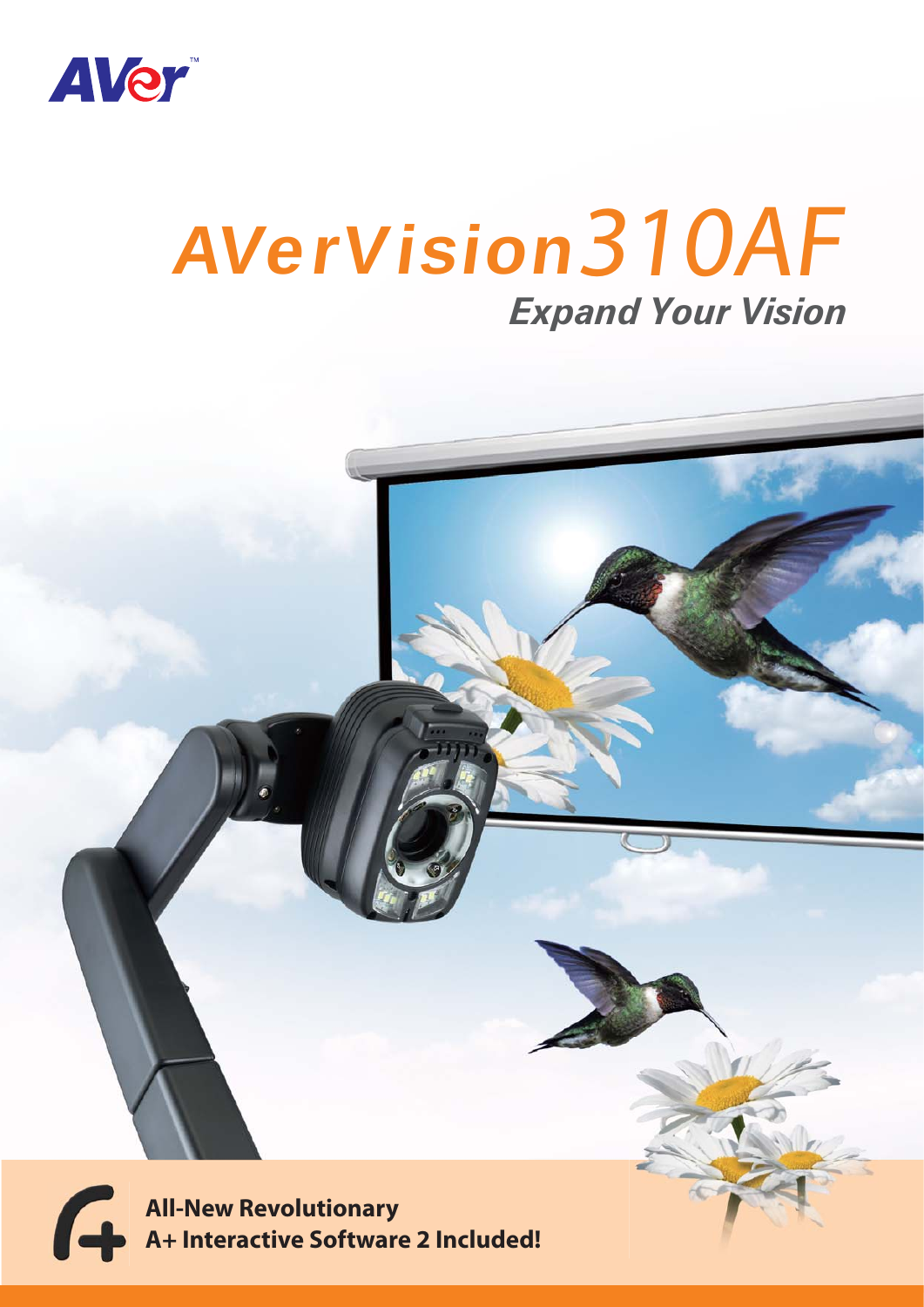

# 310AF AVerVision

## **Where Functionality Meets Quality**

AVerVision310AF's sturdy mechanical arm provides stable support for the visualizer to capture vivid images that cater to all your needs. Its exceptional output resolution features brilliant, high-quality images, and you can examine still or live objects in great detail with the high power total zoom. Blend creativity into your visuals and instructional materials by pooling resources from the Internet and computer files with the all-new A+ Interactive Software 2 and other added-on features!



**Vivid Images**

3.2-Megapixel camera sensor captures vivid images of documents, 3D objects, and live movements.



Swiftly magnify minute details up to 16X. **Zoom In All You Can!**



Instantly clear up your image with one-touch Auto Image. **Auto Image**



Save up to 80 3-megapixel quality pictures in the built-in memory for later sharing.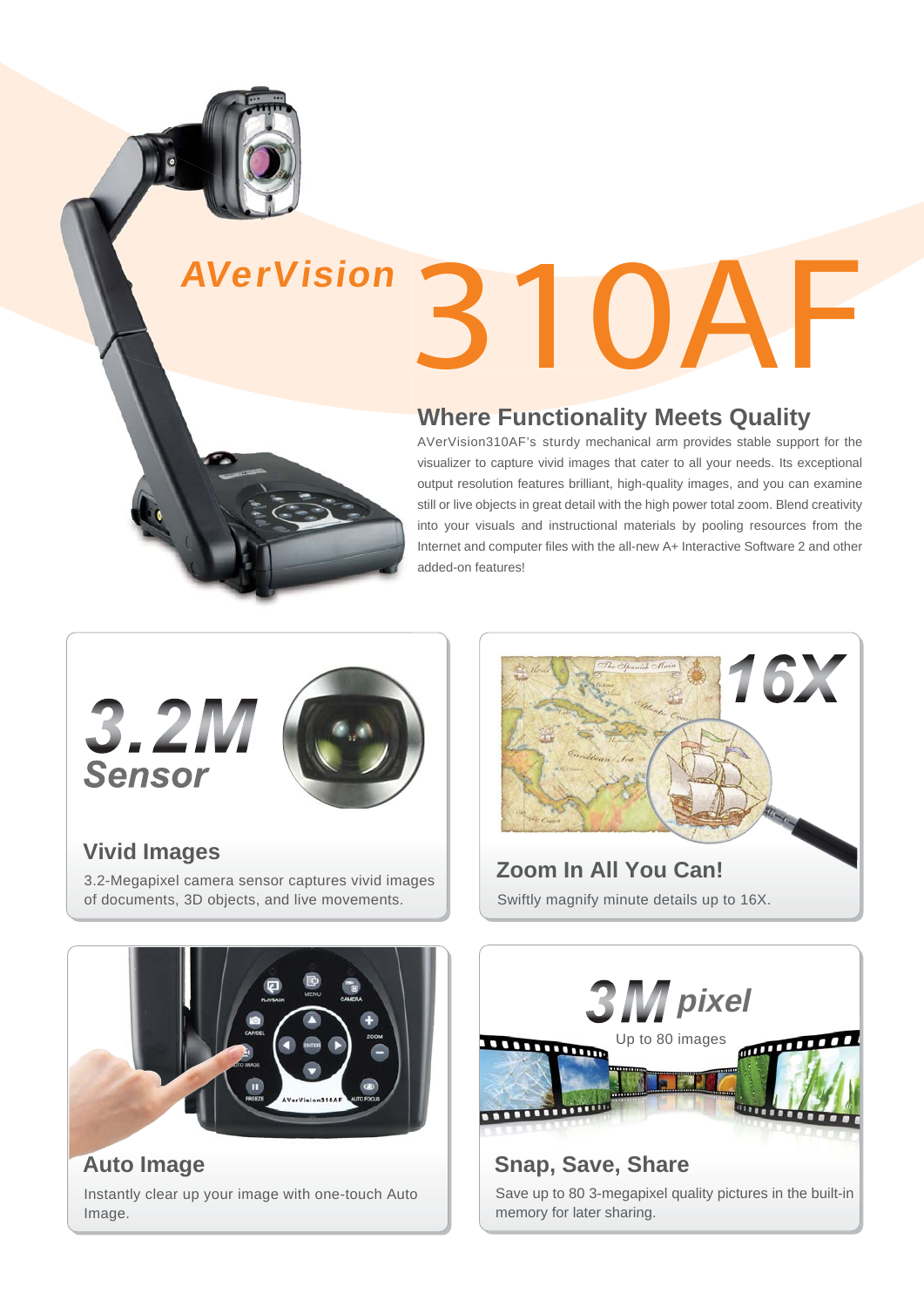



#### **Laser Positioning Guide**

Accurately demarcate where you can place the object under the camera using this patented technology.



Give the most colorful and clear presentations with HD720p output resolution.



### **A+ Interactive Software 2**

- .Master all of the software's great features in a snap thanks to its user-friendly interface
- $\cdot$  Mix and Match content from a Visualizer, a computer, the Internet and user-created material to provide a rich learning experience
- .Annotate, draw, mark or type text over live images from an AVerVision Visualizer using a variety of helpful teaching tools
- .Never be at a loss for teaching materials with the extensive Resource Library